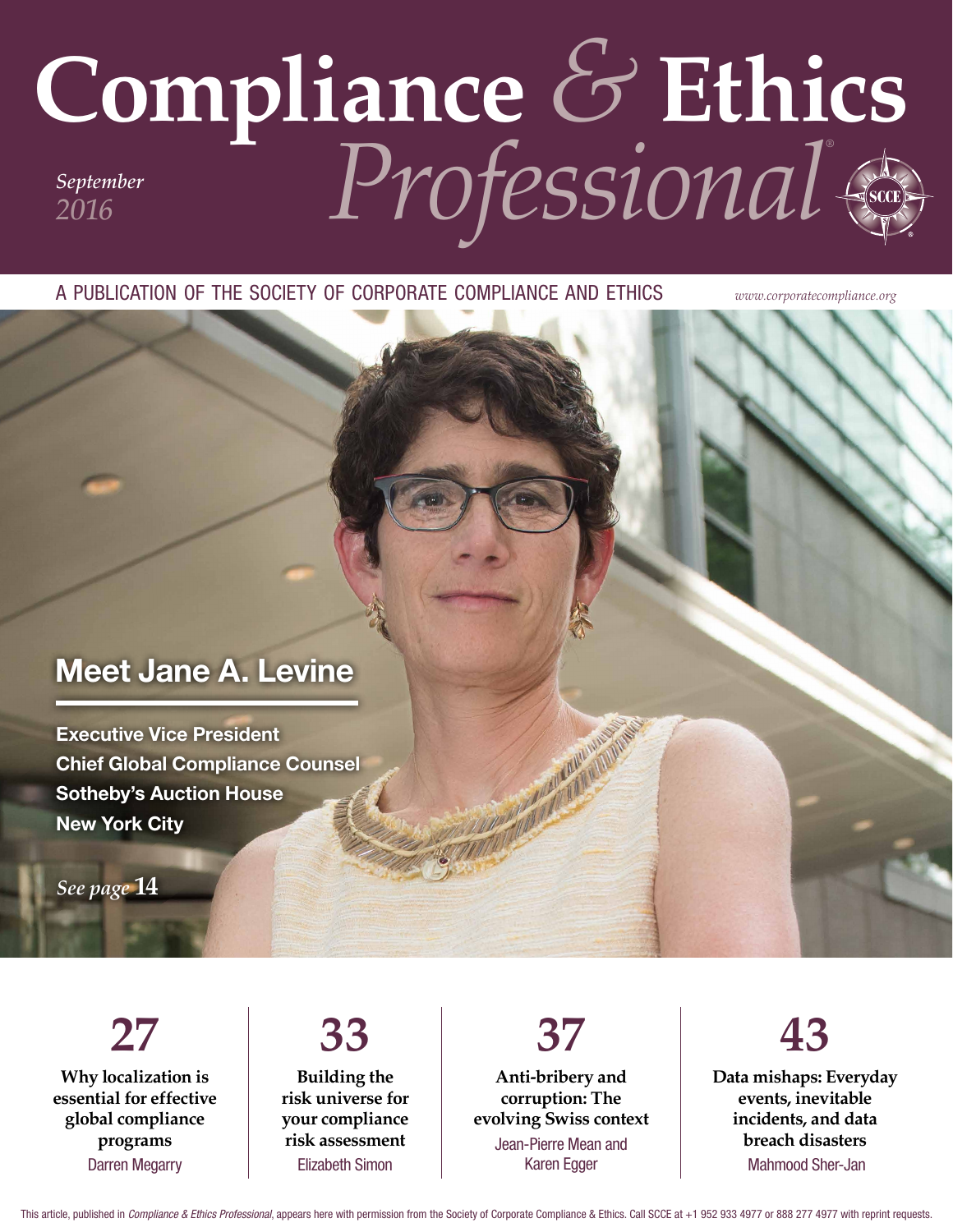# **Compliance and the automotive industry: A view from the passenger seat**

- » Past events in the automotive industry are shifting focus to include more than financial stability.
- » Industry innovations are helping to provide a promising future.
- » Industry innovations raise concerns from both regulators and consumers.
- » Several proposed bills may improve the consumer perception and confidence, if passed.
- » The automotive industry has a promising future filled with accomplishments and challenges.

n April 14, Tesla announced a faulty latch on their SUV and initiated a recall for approximately 2,700 vehicles.<sup>1</sup> In the past, Tesla has sent mechanics to fix the recall problems at owners' homes.<sup>2</sup> This time, Tesla is requesting owners bring



vehicles into a Tesla service center. Regardless of how they manage recalls, it is clear that the general perception is that Tesla is making an ethical decision. In a press release, Tesla mentions that the faulty latch was manufactured by Futuris, a third party, and that Futuris is

assuming all costs.3 Perhaps Tesla's actions are evidence that the automotive industry has learned from the past events and is establishing higher standards for the future. This event serves as a reminder for the importance of identifying a problem, communicating the problem and intended mitigation plan, and holding thyself as well as others accountable.

The industry has had recalls in the past, and quality initiatives will continue to identify components that require repair in the future. Every industry experiences problems created by miscalculations or negligence. When faulty components contribute to fatalities, society expects remediation that includes transparency and accountability.

Several bills are pending that focus on the automotive industry; this may be an indicator of what's to come in the near future. Activities of the past and concerns of the future are being considered in proposed legislation.

Johnson third party, and that Futuris is Several bills are pending that focus on the automotive industry; this may be an indicator of what's to come in the near future.

#### In the rearview

learned, here is a quick glance at the past.<br>President Barack Obama entered into his<br><sup>51</sup>Compliance org 51 For readers not familiar with the lessons President Barack Obama entered into his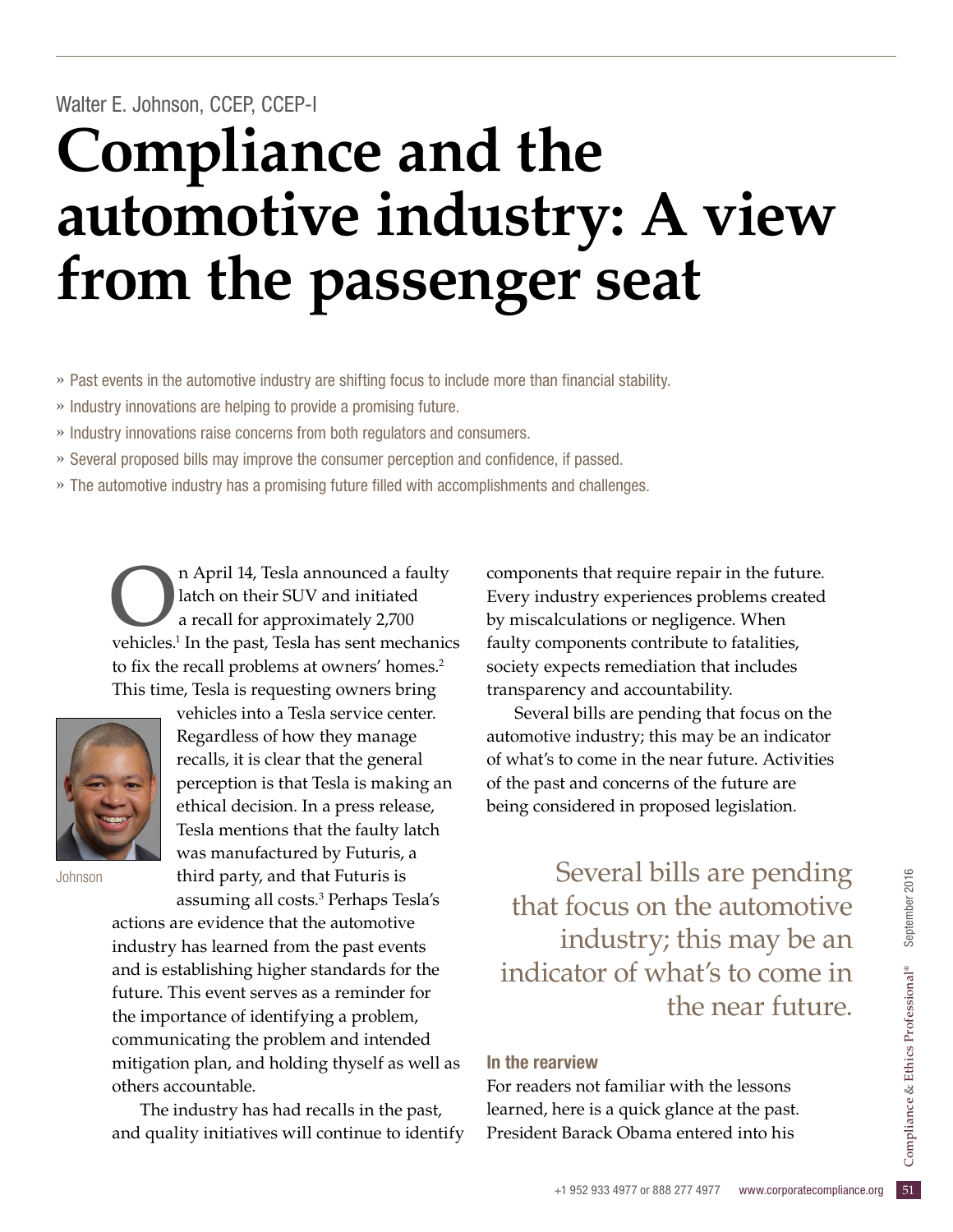first administration by establishing a bailout program for US automakers. According to the former Massachusetts governor David Patrick, President Obama saved automotive manufacturers from extinction with the government's bailout program.4 Years

introduced in new makes and models. Finally, autonomous vehicle technology (i.e., "selfdriving" cars) is moments away from entering the marketplace. In 2017, Volvo intends to release its autonomous XC90 to commuters to operate on select roads.<sup>8</sup> Research and testing

later, the industry continues to demand attention; however, the emphasis is on quality and safety instead of finances. What's driving this focus are the high profile cases of Toyota, General Motors, and Volkswagen. Initially, it was Toyota in the spotlight for faulty components that caused unintentional

With society's demand to be socially connected, automotive manufacturers are introducing new ways for smartphones and tablets to be integrated into the driving experience.

are also underway for autonomous commercial vehicles, such as 18-wheelers. Mercedes-Benz Daimler has released a video demonstrating their commercial vehicle responding in real traffic.<sup>9</sup>

Among these great innovations is the increasing concern of cybersecurity. Although there is guidance, the

acceleration in many of their models. This resulted in a \$1.5 billion penalty.<sup>5</sup> Next, General Motors received a \$900 million penalty for faulty ignition switches.<sup>6</sup> Currently, Volkswagen is receiving publicity for their emissions reporting and announcement earlier this year that they are reporting a loss of \$18.28 billion. 7

#### Blindspot

52 standard and no longer optional. Next,<br>
WiFi technology is increasingly becomi<br>
52 www.corporatecompliance.org +1 952 933 4977 or 888 277 4977 Similar to other industries, the automotive industry is investing in their innovation, and consumers are seeing evidence quicker than in the past. With society's demand to be socially connected, automotive manufacturers are introducing new ways for smartphones and tablets to be integrated into the driving experience. Smartphone and tablet connections via Bluetooth or USB to vehicle entertainment systems are WiFi technology is increasingly becoming

regulations vary and a consistent approach remains undefined and under-developed in many industries.

#### Road construction ahead

At the time of developing this article, the 114th Congress was reviewing numerous bills to improve the automotive industry. A few of those bills, introduced in 2015, are the Autonomous Vehicle Privacy Protection Act, Motor Vehicle Safety Whistleblower Act, Driver Privacy Act, SPY Car Act, Safe Roads Act, Vehicle-to-Infrastructure Safety Technology Investment Flexibility Act, and Vehicle Innovation Act.<sup>11</sup> The following is an overview of each as provided on *congress.gov*.

#### **Autonomous Vehicle Privacy Protection Act of 2015 (H.R. 3876)**

If passed, this regulation is intended to protect consumer privacy during the development and use of autonomous vehicle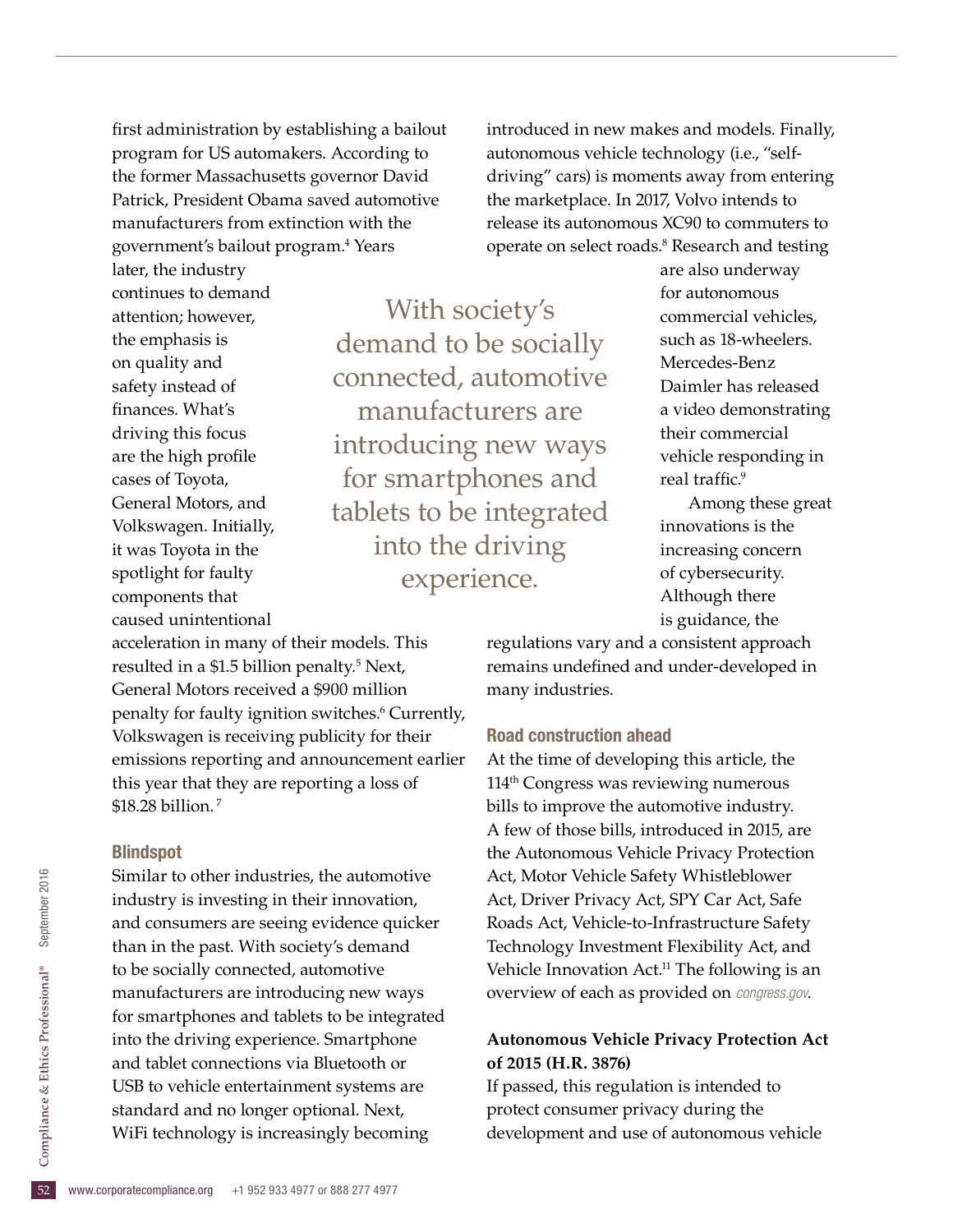technologies. An essential element of this regulation is that the Comptroller General of the United States shall make available to the public a report that assesses the organizational readiness of the Department of Transportation (DOT) to address autonomous vehicle technology challenges, including consumer privacy protections.

#### **Motor Vehicle Safety Whistleblower Act (S.304)**

This bill prescribes certain whistleblower incentives and protections for motor vehicle manufacturer, part supplier, or dealership employees or contractors who voluntarily provide the Secretary of Transportation information relating to any motor vehicle defect, non-compliance, or any violation of any notification or reporting requirement which is likely to cause unreasonable risk of death or serious physical injury. If passed, this regulation authorizes the Secretary to pay awards to one or more whistleblowers in a an aggregate amount of up to 30% of the total monetary sanctions collected pursuant to an administrative or judicial action that results in aggregate monetary sanctions exceeding \$1 million.

#### **Driver Privacy Act (S. 766)**

This bill declares that any data in an event data recorder that is required to be installed in a passenger motor vehicle is the property of the owner or lessees of the vehicle in which the reorder is installed, regardless of when the vehicle was manufactured. If passed, this regulation prohibits a person other than the owner or lessee of the motor vehicle from accessing the data recorded or transmitted by such a recorder unless it meets one of a few exceptions. The proposed exceptions are:

• A court or other judicial or administrative authority authorized the retrieval of such data subject to admissibility of evidence standards.

- · An owner or lessees consents to such retrieval for any purpose, including vehicle diagnosis, service, or repair.
- The data is retrieved pursuant certain authorized investigations or inspections of the National Transportation Safety Board (NTSB) or DOT.
- $\blacktriangleright$  The data is retrieved to determine the appropriate emergency medical response to a motor vehicle crash.
- The data is retrieved for traffic safety research, and the owner's or lessee's personally identifiable information and the vehicle identification number are not disclosed.

#### **SPY Car Act of 2015 (S. 1806)**

This bill directs the National Highway Traffic Safety Administration (NHTSA) to conduct a rulemaking to issue motor vehicle cybersecurity regulations that require motor vehicles manufactured for sale in the United States to protect against unauthorized access to: (1) electronic controls or driving data, including information about the vehicle's location, speed, owner, driver, or passengers; and (2) driving data collected by electronic systems built into a vehicle while that data is stored onboard the vehicle, in transit from the vehicle to another location, or subsequently stored or used off-board the vehicle.

andardized graphic to inform<br>
rs about the extent to which the<br>
+1 952 933 4977 or 888 277 4977 www.corporatecompliance.org 53 If passed, the regulations will require vehicles with accessible data or control signals to be capable of detecting, reporting, and stopping attempts to intercept such driving data or control the vehicle. Additionally, it requires the NHTSA to require the fuel economy labeling that manufacturers attach to motor vehicles to display a "cyber dashboard" with a standardized graphic to inform consumers about the extent to which the